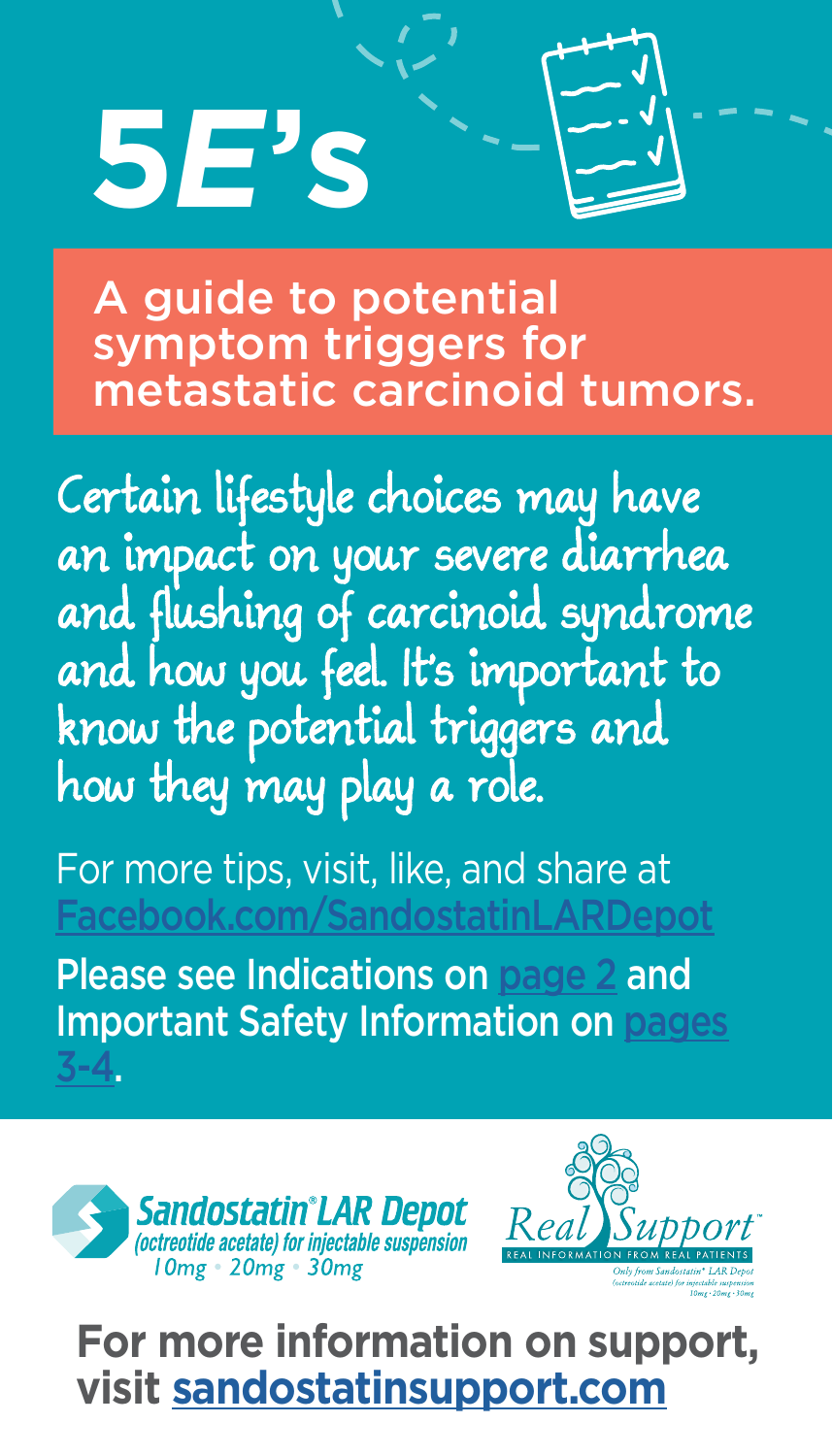#### <span id="page-1-0"></span>Indications and Usage

Sandostatin® LAR Depot (octreotide acetate) for injectable suspension is indicated for patients in whom initial treatment with immediate-release Sandostatin® (octreotide acetate) Injection has been shown to be effective and tolerated for

- Long-term treatment of the severe diarrhea and flushing episodes associated with metastatic carcinoid tumors
- Long-term treatment of the profuse watery diarrhea associated with VIP-secreting tumors

In patients with carcinoid syndrome and VIPomas, the effect of Sandostatin Injection and Sandostatin LAR Depot on tumor size, rate of growth, and development of metastases has not been determined.

Please see Important Safety Information on [pages 3-4.](#page-2-0)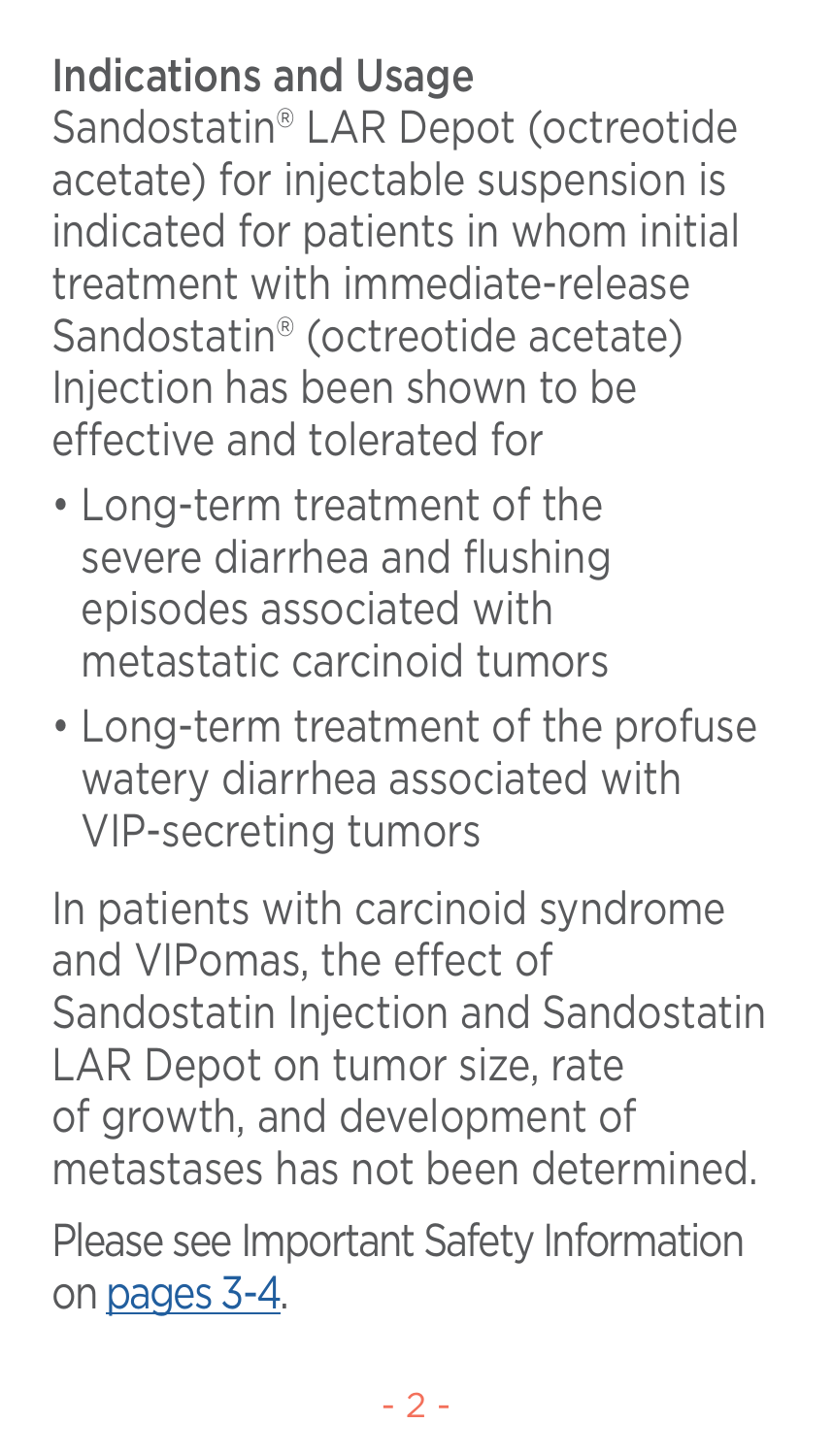#### <span id="page-2-0"></span>IMPORTANT SAFETY INFORMATION Warnings and Precautions: Treatment with Sandostatin LAR Depot may affect gallbladder function, with postmarketing reports of gallstones resulting in complications (inflammation of the gallbladder, bile duct, and pancreas, and requiring surgical removal of the gallbladder); sugar metabolism; thyroid and heart function; and nutritional absorption, which may require monitoring by your doctor. Call your doctor if you experience signs or symptoms of gallstones or any of their complications.

Before Taking Sandostatin LAR Depot: Tell your doctor if you have a history of heart disease or are taking other medications, including cyclosporine, insulin, oral hypoglycemic agents, beta-blockers, and bromocriptine.

Please see additional Important Safety Information on [page 4.](#page-3-0)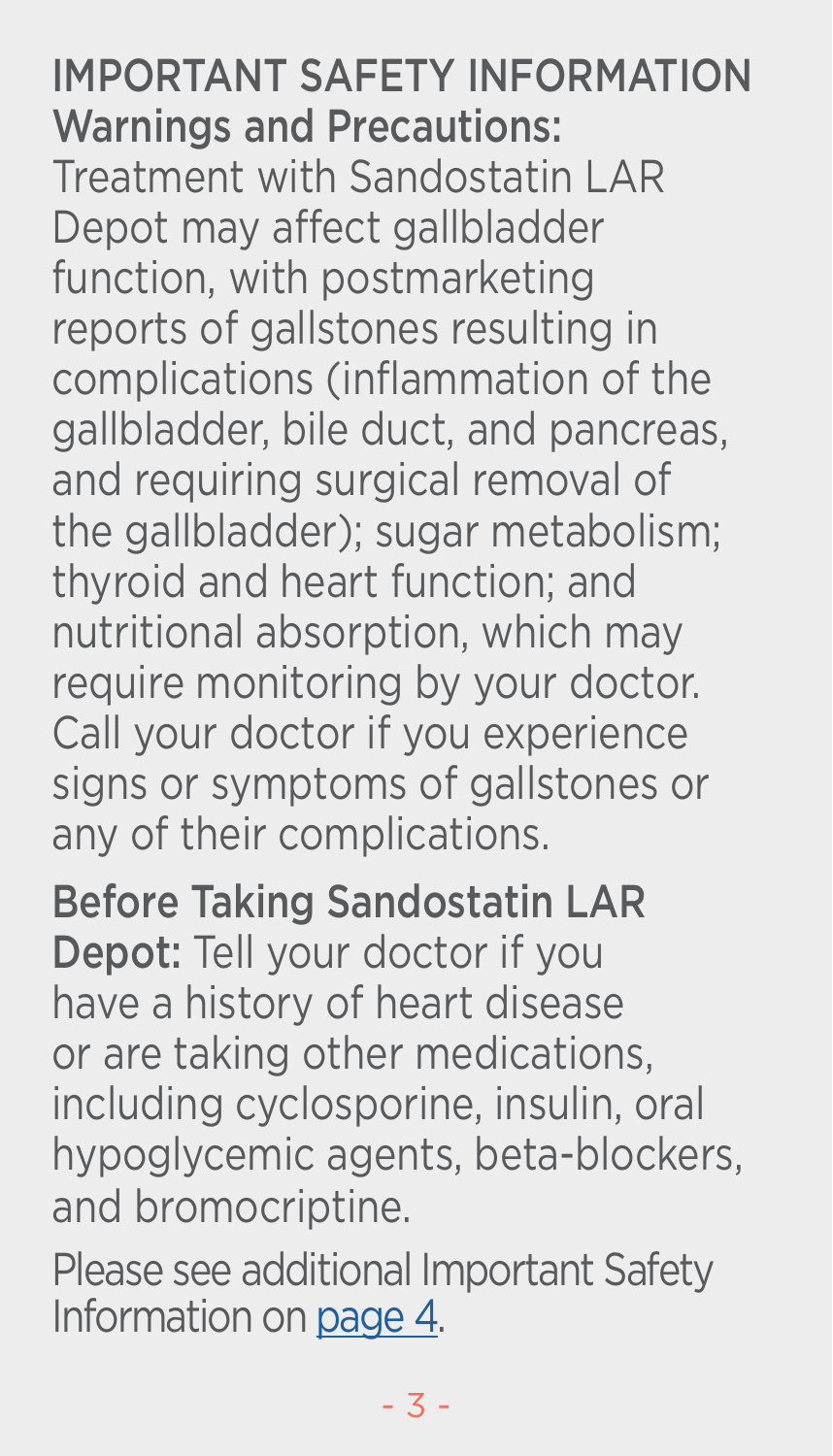<span id="page-3-0"></span>Common Side Effects: Most patients experience side effects at some time. Some common side effects you may experience include back pain, fatigue, headache, abdominal pain, nausea, and dizziness.

Other Information: Patients with carcinoid tumors and VIPomas should adhere closely to their scheduled return visits for reinjection in order to minimize exacerbation of symptoms.

You are encouraged to report negative side effects of prescription drugs to the FDA. Visit [www.fda.gov/](http://www.fda.gov/medwatch) [medwatch](http://www.fda.gov/medwatch), or call 1-800-FDA-1088.

Please visit [www.us.sandostatin.com](http://www.us.sandostatin.com) or click here for full [Prescribing](https://www.novartis.us/sites/www.novartis.us/files/sandostatin_lar.pdf) [Information](https://www.novartis.us/sites/www.novartis.us/files/sandostatin_lar.pdf).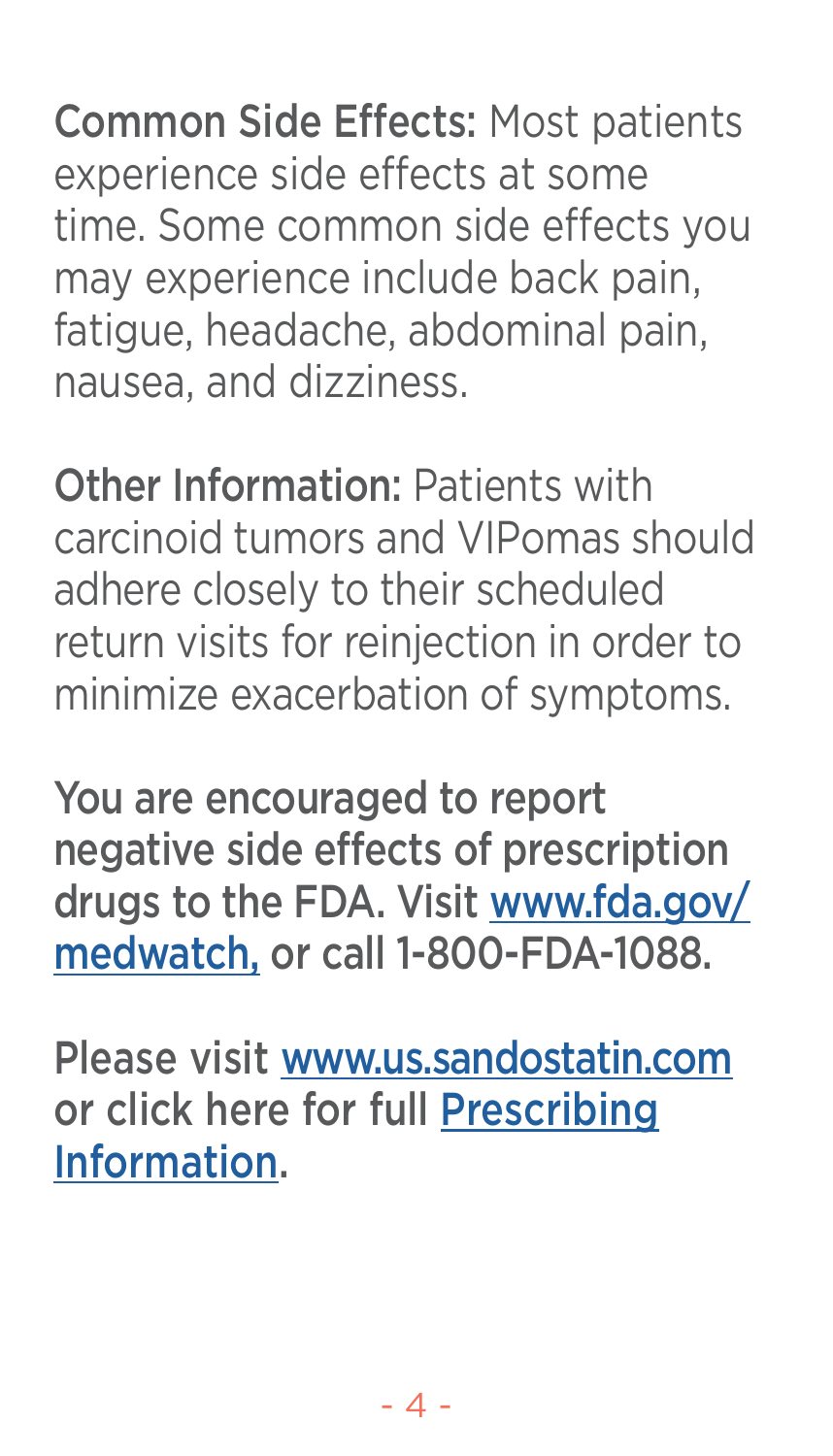### **EATING**

# Is food triggering your flare-ups?

Certain foods and drinks may trigger flare-ups. Look out for:

- Large meals
- Tomato dishes
- Caffeine
- Fatty foods
- Chocolate
- Nuts
- Spicy foods
- Raw vegetables

| $\frac{1}{l}$                                                                                                                                                                                                                                                                                                                                                                                                                                                 |
|---------------------------------------------------------------------------------------------------------------------------------------------------------------------------------------------------------------------------------------------------------------------------------------------------------------------------------------------------------------------------------------------------------------------------------------------------------------|
|                                                                                                                                                                                                                                                                                                                                                                                                                                                               |
|                                                                                                                                                                                                                                                                                                                                                                                                                                                               |
|                                                                                                                                                                                                                                                                                                                                                                                                                                                               |
| $\lambda$                                                                                                                                                                                                                                                                                                                                                                                                                                                     |
| Í                                                                                                                                                                                                                                                                                                                                                                                                                                                             |
|                                                                                                                                                                                                                                                                                                                                                                                                                                                               |
| $\ell$                                                                                                                                                                                                                                                                                                                                                                                                                                                        |
| $\sqrt{ }$                                                                                                                                                                                                                                                                                                                                                                                                                                                    |
|                                                                                                                                                                                                                                                                                                                                                                                                                                                               |
| $\cal I$                                                                                                                                                                                                                                                                                                                                                                                                                                                      |
|                                                                                                                                                                                                                                                                                                                                                                                                                                                               |
| $\begin{array}{c} \n\frac{1}{2} \\ \frac{1}{2} \\ \frac{1}{2} \\ \frac{1}{2} \\ \frac{1}{2} \\ \frac{1}{2} \\ \frac{1}{2} \\ \frac{1}{2} \\ \frac{1}{2} \\ \frac{1}{2} \\ \frac{1}{2} \\ \frac{1}{2} \\ \frac{1}{2} \\ \frac{1}{2} \\ \frac{1}{2} \\ \frac{1}{2} \\ \frac{1}{2} \\ \frac{1}{2} \\ \frac{1}{2} \\ \frac{1}{2} \\ \frac{1}{2} \\ \frac{1}{2} \\ \frac{1}{2} \\ \frac{1}{2} \\ \frac{1}{2} \\ \frac{1}{2} \\ \frac{$<br>$\overline{\phantom{a}}$ |
|                                                                                                                                                                                                                                                                                                                                                                                                                                                               |
| $\overline{\phantom{0}}$                                                                                                                                                                                                                                                                                                                                                                                                                                      |
| $\overline{\phantom{a}}$                                                                                                                                                                                                                                                                                                                                                                                                                                      |

R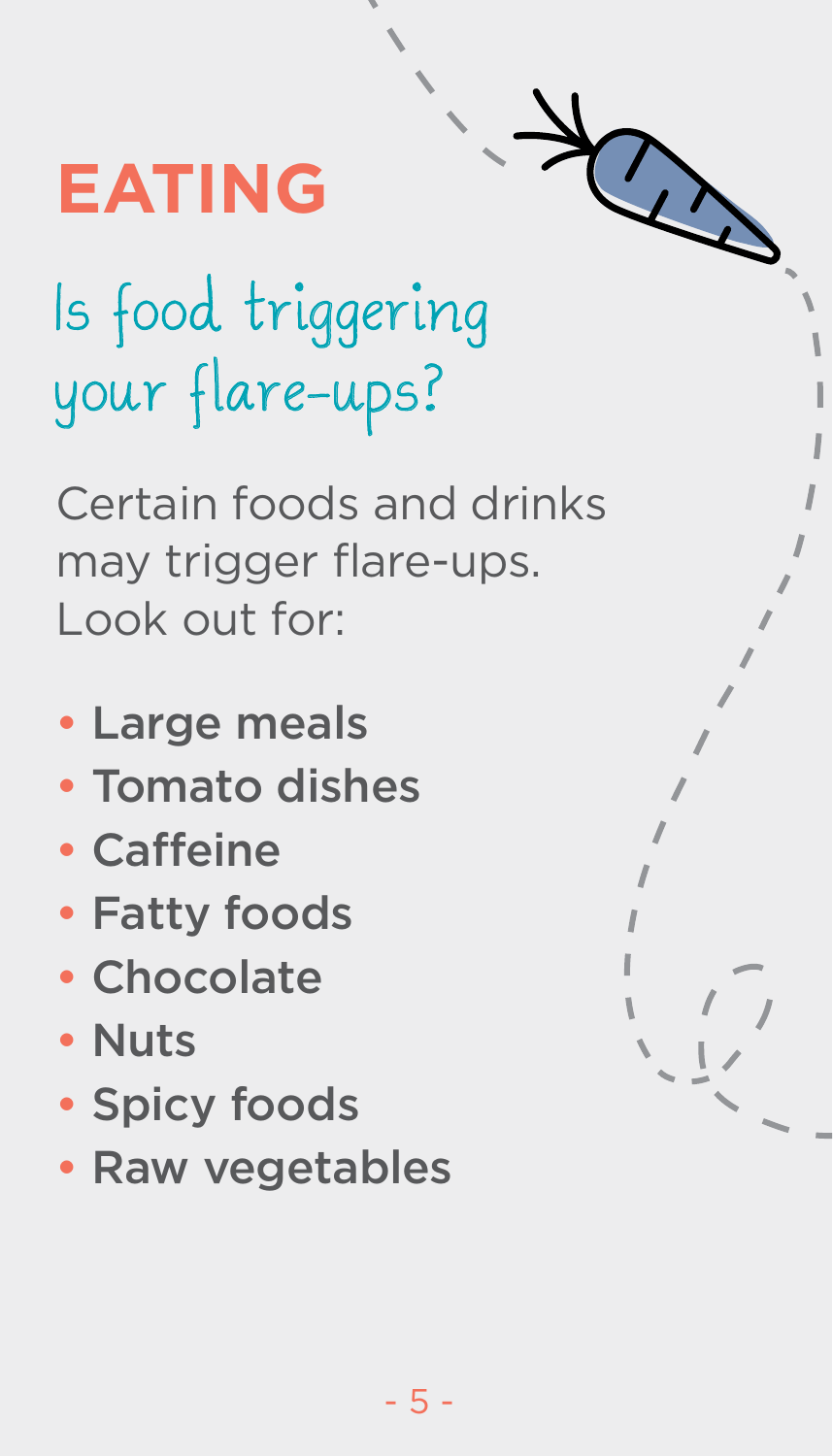#### **EXERCISING**

# Did you work out too much today?

Exercise is good for you, but be careful how much you push yourself. Physical stress may trigger flushing associated with metastatic carcinoid tumors. Talk to your doctor before engaging in physical activity and to find out what kind of physical activity may be right for you.

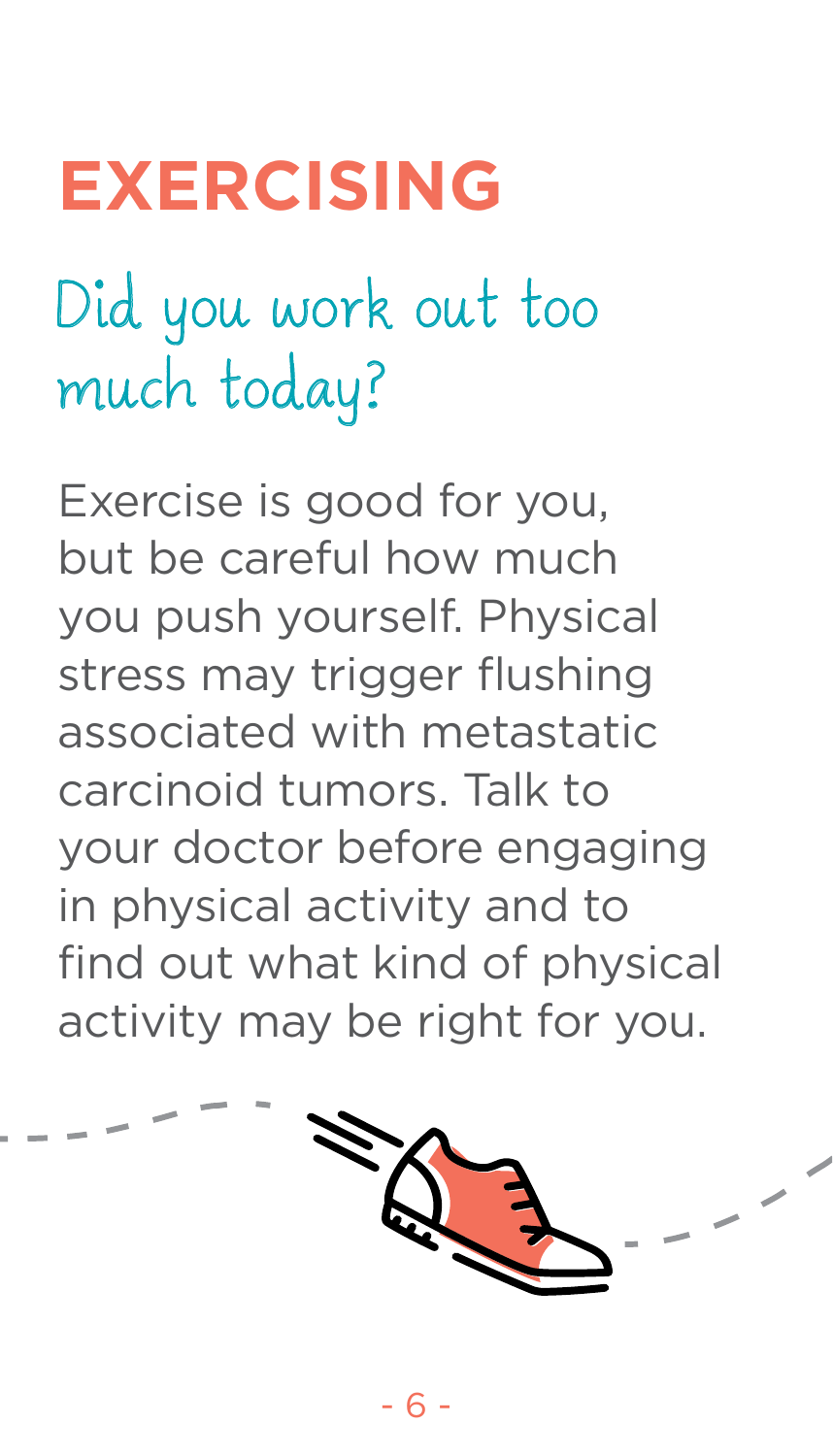#### **EMOTIONS**

# How is your stress level lately?

You can't always control your daily stresses, but it's important to try to limit them whenever possible. Certain emotional states—such as anxiety or stress—can trigger severe diarrhea and flushing associated with metastatic carcinoid tumors.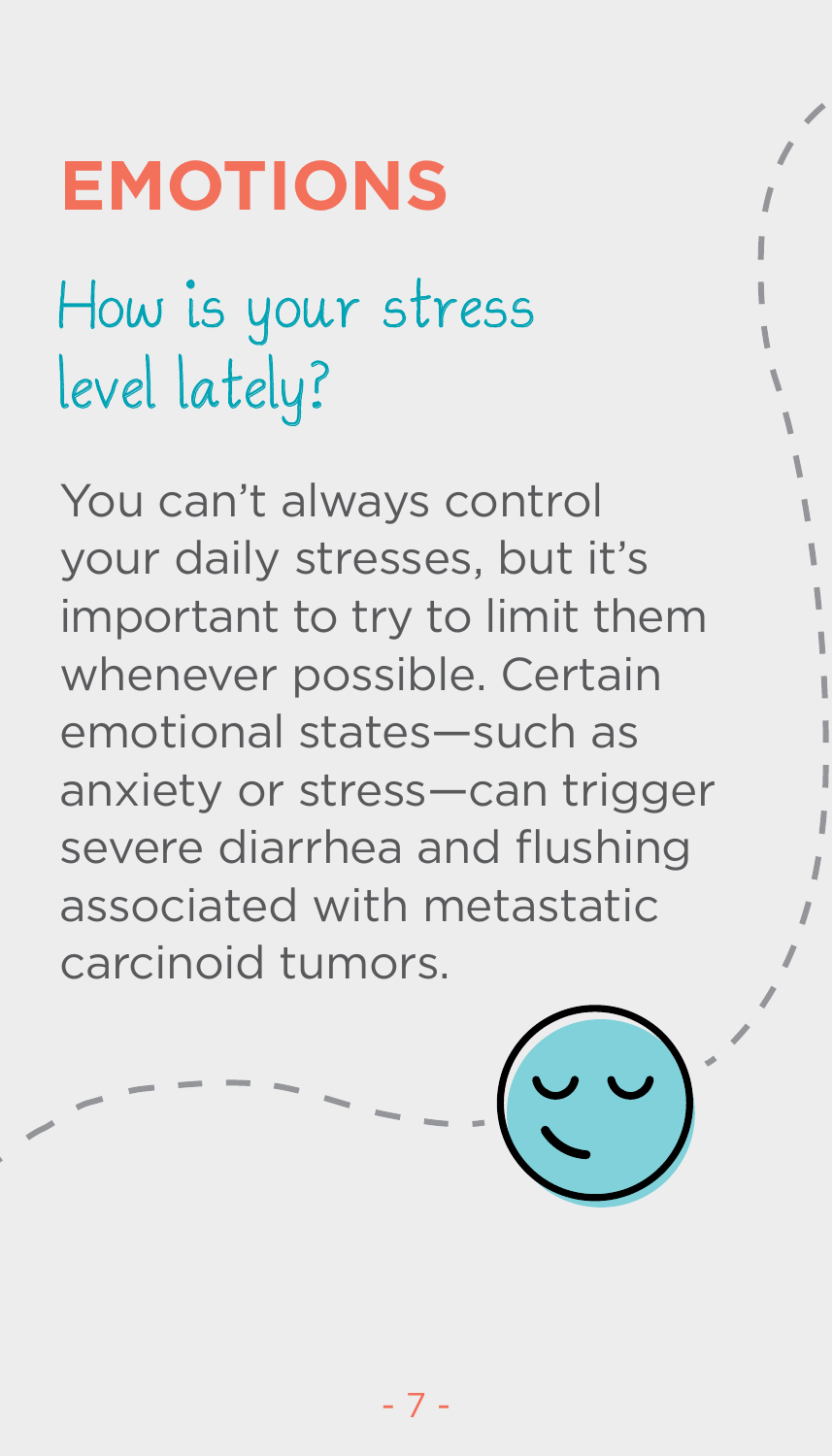Have you had alcohol recently? **ETHANOL**

There's a link between alcohol consumption and severe diarrhea and flushing associated with metastatic carcinoid tumors. In a nutrition survey of patients with carcinoid syndrome, alcohol was reported as the second most common food or beverage trigger for severe diarrhea and flushing.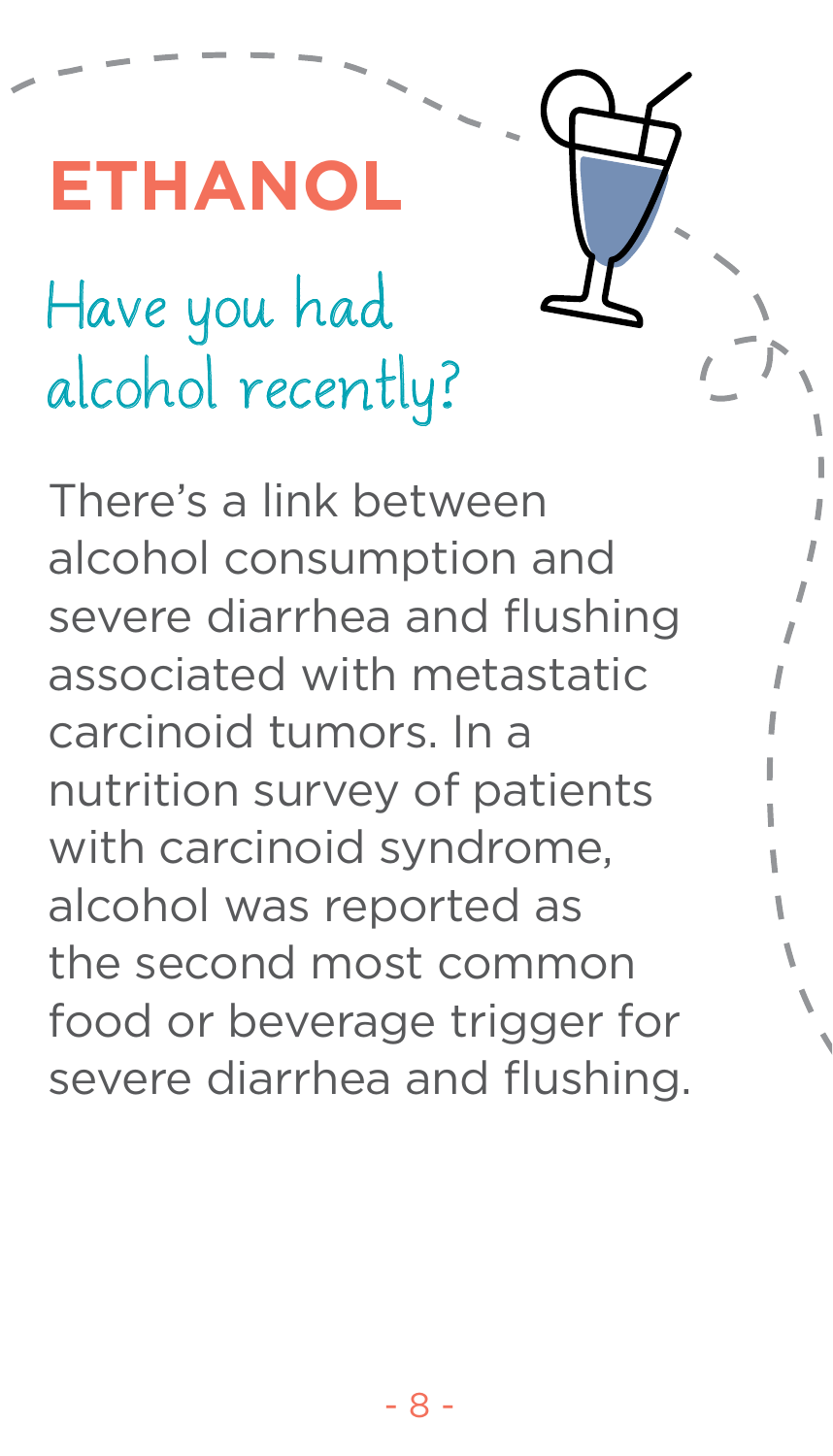#### **EPINEPHRINE**

# Have you been given epinephrine?

Certain medical procedures may require anesthetics that contain epinephrine. These kinds of anesthetics can cause flare-ups of symptoms, like severe diarrhea and flushing associated with metastatic carcinoid tumors. Talk to your doctor before any procedures.